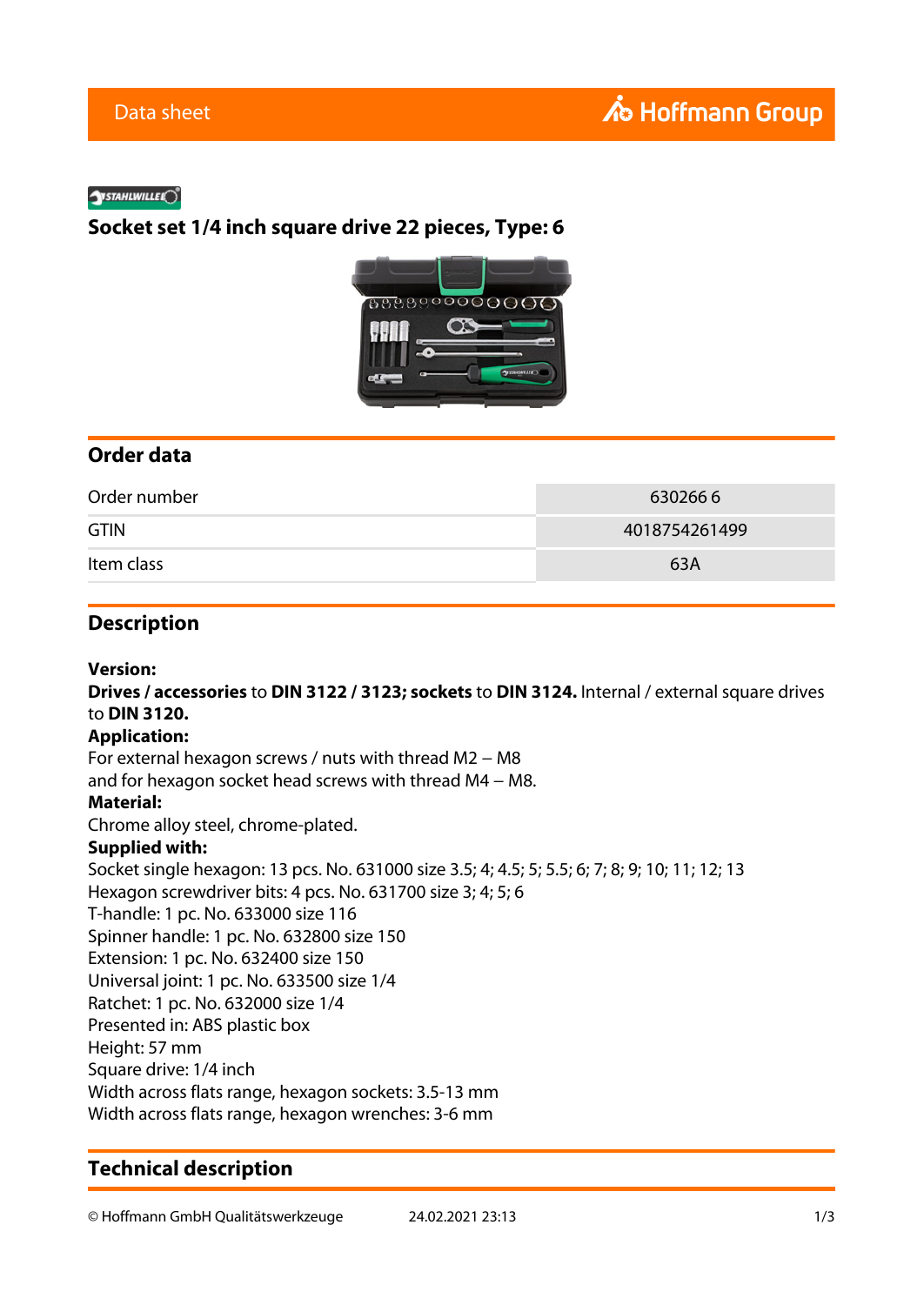| Square drive                               | $1/4$ inch          |
|--------------------------------------------|---------------------|
| Width across flats range, hexagon wrenches | $3-6$ mm            |
| Width across flats range, hexagon sockets  | $3.5 - 13$ mm       |
| Drive profile                              | Hexagon socket      |
| Drive profile                              | Hexagon screwdriver |
| Packaging                                  | ABS plastic box     |
| Length                                     | 227 mm              |
| Width                                      | 131 mm              |
| Height                                     | 57 mm               |
| Type of product                            | Socket spanner      |

# **Accessories**

| Hexagon socket, 1/4 inch Width across flats 11 mm  | 63100011   |
|----------------------------------------------------|------------|
| Hexagon socket, 1/4 inch Width across flats 6 mm   | 6310006    |
| Hexagon screwdriver bit 1/4 inch long Hexagon 3 mm | 6317003    |
| Hexagon screwdriver bit 1/4 inch long Hexagon 4 mm | 6317004    |
| Hexagon socket, 1/4 inch Width across flats 13 mm  | 63100013   |
| Hexagon socket, 1/4 inch Width across flats 4,5 mm | 6310004,5  |
| Hexagon screwdriver bit 1/4 inch long Hexagon 6 mm | 6317006    |
| Hexagon socket, 1/4 inch Width across flats 9 mm   | 6310009    |
| Hexagon socket, 1/4 inch Width across flats 10 mm  | 63100010   |
| Universal joint, 1/4 inch Type                     | 633500     |
| Hexagon socket, 1/4 inch Width across flats 5,5 mm | 631000 5,5 |
| Hexagon socket, 1/4 inch Width across flats 12 mm  | 63100012   |
| Hexagon socket, 1/4 inch Width across flats 4 mm   | 6310004    |
| Reversible ratchet, 1/4 inch Type                  | 632000     |
| Spinner handle, 1/4 inch overall length mm         | 632800     |